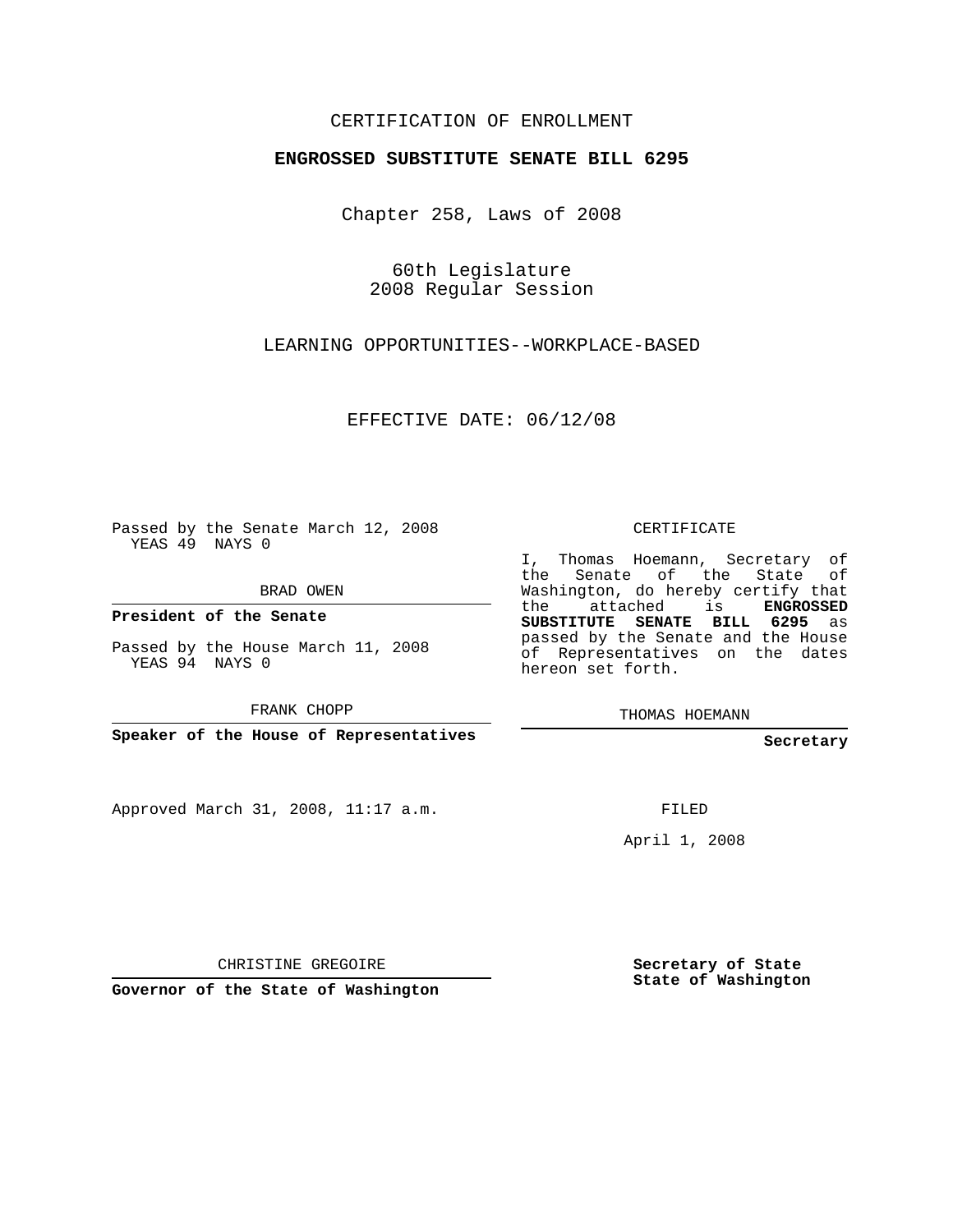# **ENGROSSED SUBSTITUTE SENATE BILL 6295** \_\_\_\_\_\_\_\_\_\_\_\_\_\_\_\_\_\_\_\_\_\_\_\_\_\_\_\_\_\_\_\_\_\_\_\_\_\_\_\_\_\_\_\_\_

\_\_\_\_\_\_\_\_\_\_\_\_\_\_\_\_\_\_\_\_\_\_\_\_\_\_\_\_\_\_\_\_\_\_\_\_\_\_\_\_\_\_\_\_\_

### AS AMENDED BY THE HOUSE

Passed Legislature - 2008 Regular Session

### **State of Washington 60th Legislature 2008 Regular Session**

**By** Senate Ways & Means (originally sponsored by Senators Kilmer, Shin, Franklin, Marr, Rasmussen, Kastama, Kauffman, Keiser, Kohl-Welles, Hatfield, Berkey, and Regala)

READ FIRST TIME 02/12/08.

 AN ACT Relating to workplace-based electronically distributed learning; adding new sections to chapter 28C.18 RCW; creating a new section; and providing an expiration date.

BE IT ENACTED BY THE LEGISLATURE OF THE STATE OF WASHINGTON:

 NEW SECTION. **Sec. 1.** The legislature finds that there are many working adults in Washington that need additional postsecondary educational opportunities to further develop their employability. The legislature further finds that many of these people postpone or call off their personal educational plans because they are busy working and raising their families. Because the largest portion of our workforce over the next thirty years is already employed but in need of skill development, and because many low-wage, low-skilled, and mid-skilled individuals cannot take advantage of postsecondary educational opportunities as they currently exist, the legislature intends to identify and test additional postsecondary educational opportunities tailored to make postsecondary education accessible to working adults through the use of campuses extended to include workplace-based educational offerings.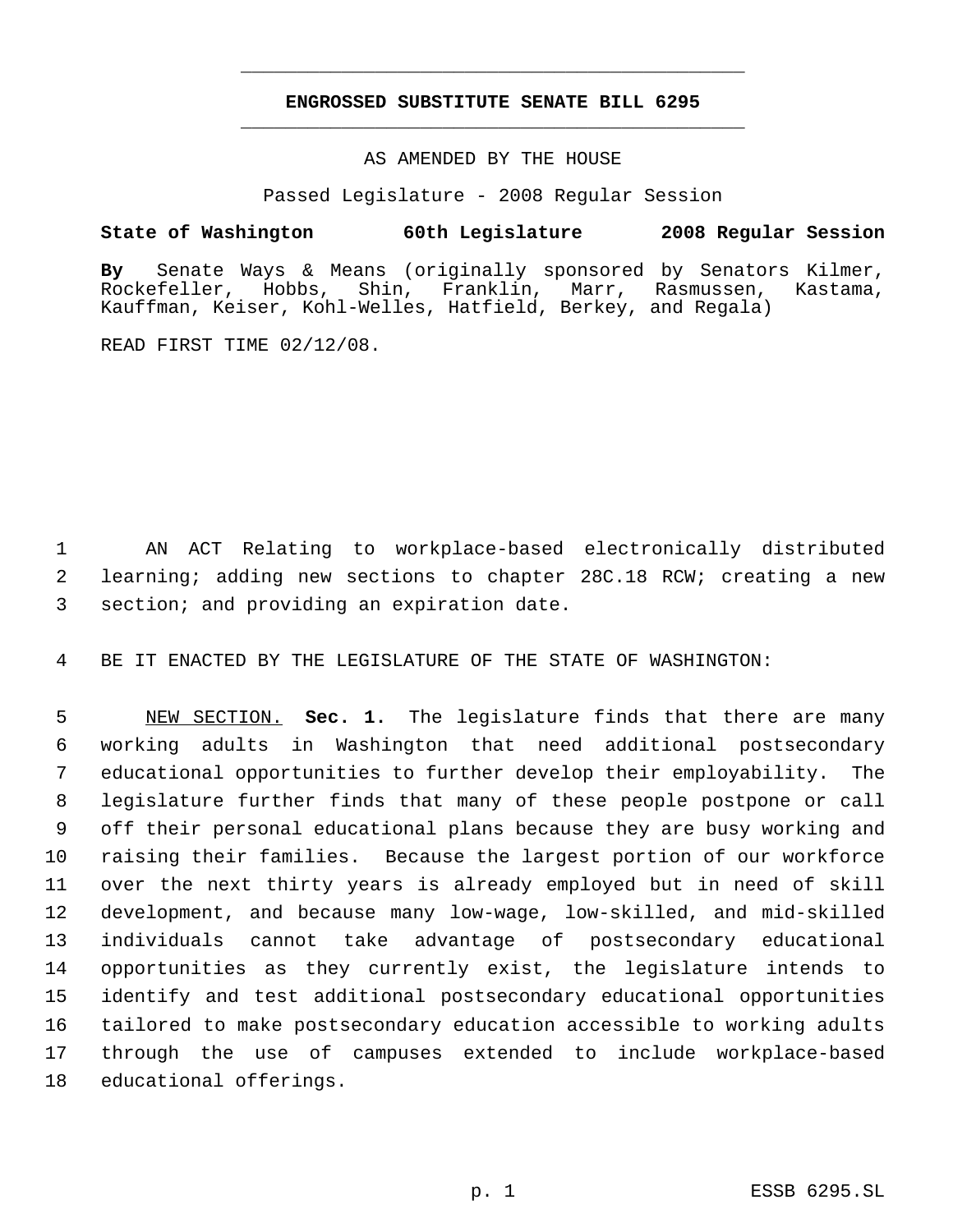NEW SECTION. **Sec. 2.** A new section is added to chapter 28C.18 RCW to read as follows:

 (1) To the extent funds are appropriated specifically for this purpose and in partnership with the state board for community and technical colleges, the board shall convene a work group that includes representatives from the prosperity partnership, the technology alliance, the higher education coordinating board, a private career or vocational school, a four-year public institution of higher education, the council of faculty representatives, the united faculty of Washington state, community and technical college faculty, and a community and technical college student, to take the following actions related to electronically distributed learning:

 (a) Identify and evaluate current national private employer workplace-based educational programs with electronically distributed learning components provided by public colleges and universities. The evaluation shall include:

 (i) A review of the literature and interviews of practitioners 18 about promising practices and results;

 (ii) An initial determination of feasibility based on targeted populations served, subject matter, and level of education;

 (iii) An overview of technological considerations and adult learning strategies for distribution of learning to employer sites; and

 (iv) An overview of cost factors, including shared costs or coinvestments by public and private partners;

 (b) Review and, to the extent necessary, establish standards and best practices regarding electronically distributed learning and related support services including online help desk support, advising, mentoring, counseling, and tutoring;

 (c) Recommend methods to increase student access to electronically distributed learning programs of study and identify barriers to programs of study participation and completion;

 (d) Determine methods to increase the institutional supply and quality of open course materials, with a focus on the OpenCourseWare initiative at the Massachusetts Institute of Technology;

 (e) Recommend methods to increase the availability and use of digital open textbooks; and

(f) Review and report demographic information on electronically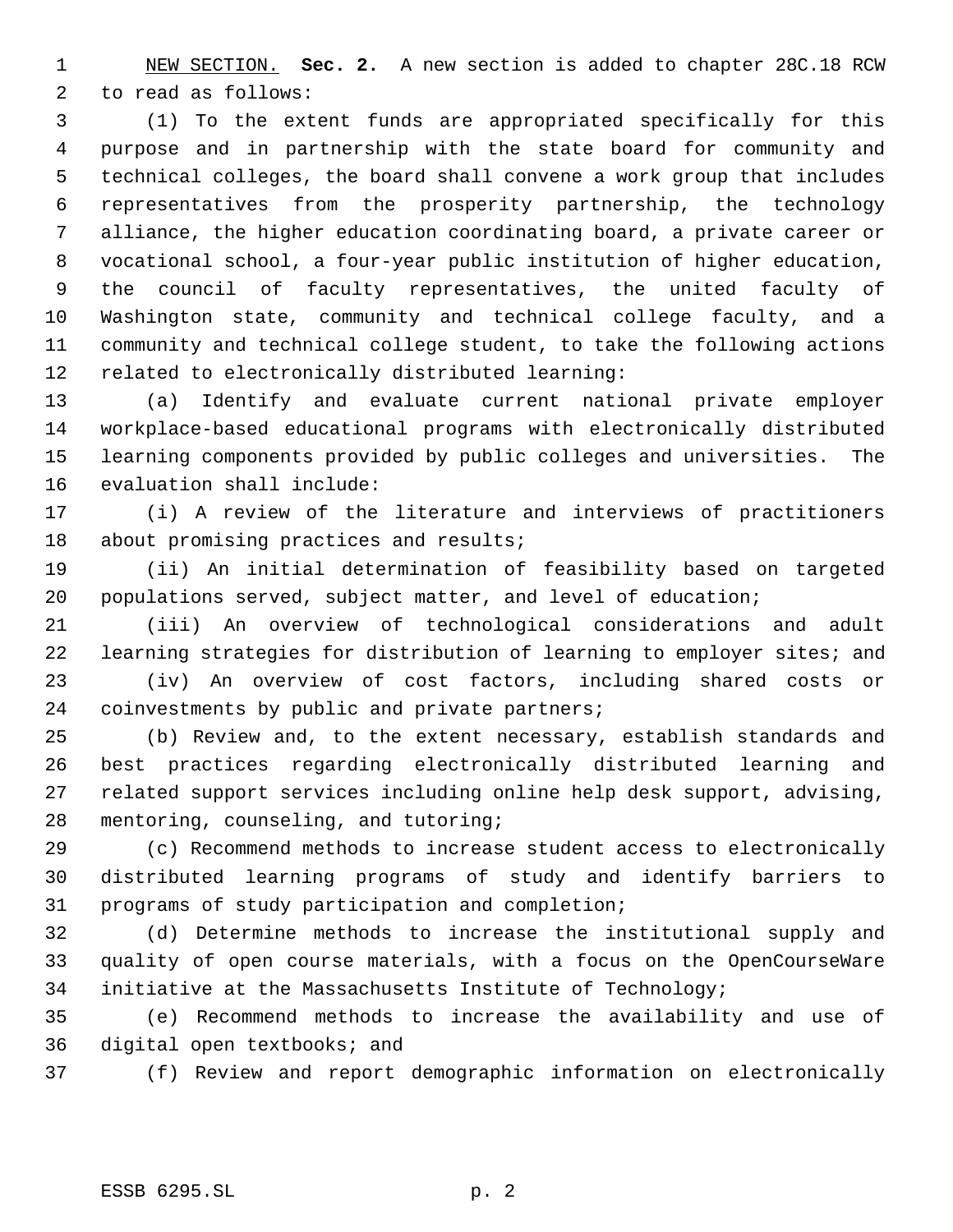distributed learning programs of study enrollments, retention, and completions.

 (2) The board shall work in cooperation with the state board for community and technical colleges to report the preliminary results of the studies to the appropriate committees of the legislature by December 1, 2008, and a final report by December 1, 2009.

 NEW SECTION. **Sec. 3.** A new section is added to chapter 28C.18 RCW to read as follows:

 (1) To the extent funds are appropriated specifically for this purpose, the board shall use a matching fund strategy to select and evaluate up to eight pilot projects operated by Washington institutions of higher education. By September 2008, the board shall select up to eight institutions of higher education as defined in RCW 28B.92.030 including at least four community or technical colleges to develop and offer a pilot project providing employer workplace-based educational programs with distance learning components. The board shall convene a task force that includes representatives from the state board for community and technical colleges and the higher education coordinating board to select the participant institutions. At a minimum, the criteria for selecting the educational institutions shall address:

 (a) The ability to demonstrate a capacity to make a commitment of resources to build and sustain a high quality program;

 (b) The ability to readily engage faculty appropriately qualified to develop and deliver a high quality curriculum;

 (c) The ability to demonstrate demand for the proposed program from a sufficient number of interested employees within its service area to make the program cost-effective and feasible to operate; and

 (d) The identification of employers that demonstrate a commitment to host an on-site program. Employers shall demonstrate their commitment to provide:

 (i) Access to educational coursework and educational advice and support for entry-level and semiskilled workers, including paid and unpaid release time, and adequate classroom space that is equipped appropriately for the selected technological distance learning methodologies to be used;

(ii) On-site promotion and encouragement of worker participation,